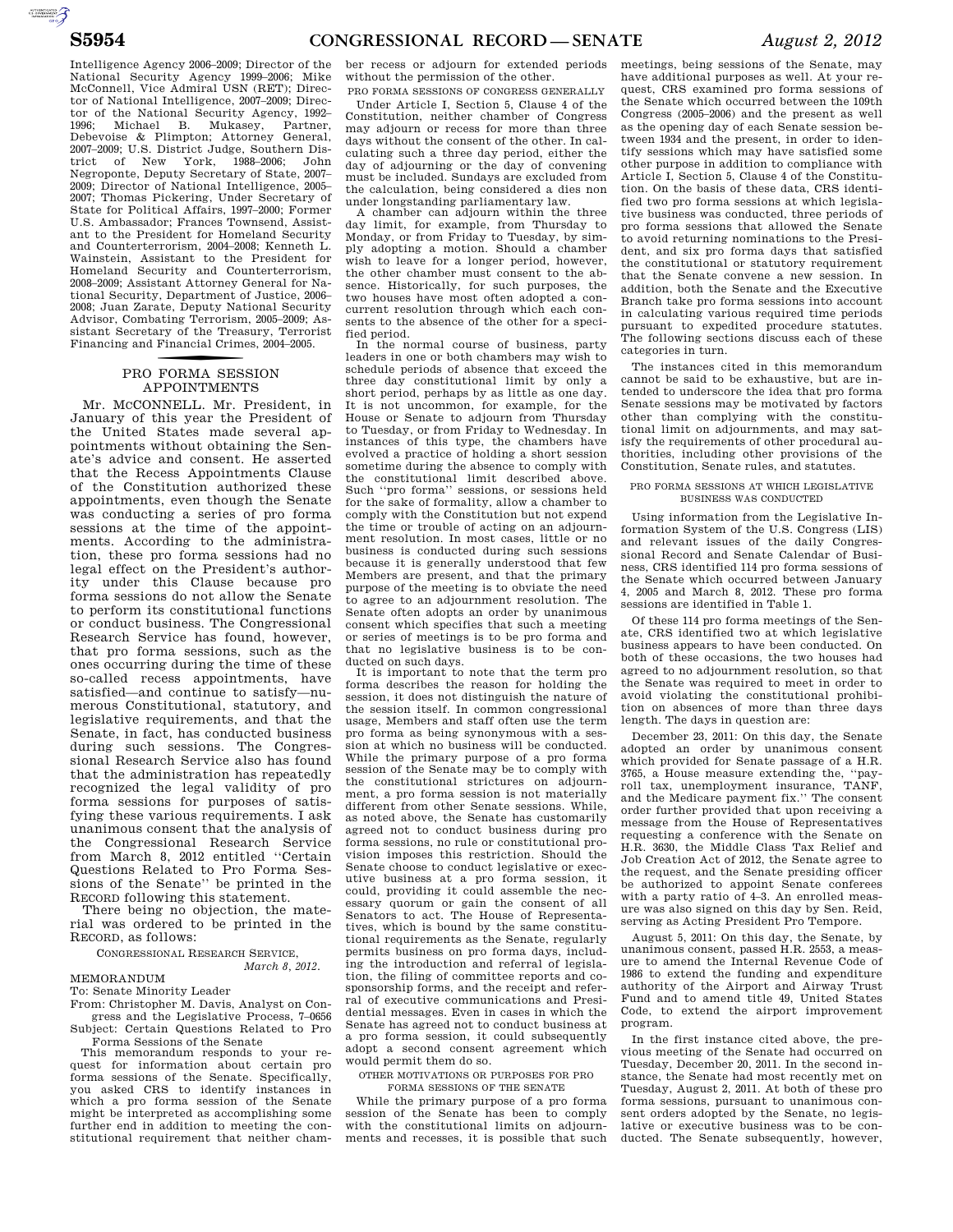decided to conduct business during the session.

PRO FORMA SESSIONS WHICH SATISFIED SENATE RULES GOVERNING THE RETURN OF PRESI-DENTIAL NOMINATIONS

CRS also identified three distinct periods of recent pro forma Senate session which, in addition to satisfying the constitutional limits on recesses and adjournments discussed above, also seemed to satisfy provisions of the Senate's standing rules related to the consideration of presidential nominations. Paragraph 6 of Senate Rule XXXI, states in part:

. . . if the Senate shall adjourn or take a recess for more than thirty days, all nominations pending and not finally acted upon at the time of taking such adjournment or recess shall be returned by the Secretary to the President, and shall not again be considered unless they shall again be made to the Senate by the President.

In short, unless the Senate takes action (such as adopting a unanimous consent request) to override the provisions of Rule XXXI, the Senate Executive Clerk is supposed to return all nominations to the President at the outset of any period in which the Senate is to be absent for more than thirty calendar days.

In the three instances identified, the Senate held only pro forma meetings during periods in excess of thirty days. In each period, however, nominations were not returned to the President pursuant to Rule XXXI. It seems apparent that the Senate viewed its occasional pro forma meetings as a means of preventing a recess of more than thirty days for purposes of these requirements of it rules. Arguably, the Executive Branch, not having had its nominations returned to it as would be the well-established practice, was also at least aware of the Senate's understanding in this regard. The three periods in question identified are:

August 2—September 6, 2011: The Senate held pro forma sessions during this 34-day period of recess. No unanimous consent agreement was identified to hold pending nominations in status quo and they were not returned to the President.

September 29—November 15, 2010: The Senate held pro forma sessions during this 47 day period of recess. No unanimous consent agreement was identified as being adopted prior to the recess to hold pending nominations in status quo and they were not returned to the President.

2008–2009: The Senate held pro forma sessions during three relevant periods of recess in 2008–2009: August 1–September 8, 2008 (31 days); October 2–November 17, 2008 (46 days); and November 20, 2008–January 3, 2009, the balance of the 110th Congress (43 days). Consequently, although no unanimous agreement was identified as having been adopted in 2008 to hold pending nominations in status quo, they were not returned to the President until the sine die adjournment of the Congress.

PRO FORMA SESSIONS OF THE SENATE WHICH SATISFIED THE 20TH AMENDMENT

CRS also identified six pro forma meetings of the Senate which satisfied the provisions of Clause 2 of the 20th Amendment to the Constitution.

Clause two of the 20th amendment to the Constitution states:

The Congress shall assemble at least once in every year, and such meeting shall begin at noon on the 3d day of January, unless they shall by law appoint a different day.

At your request, CRS examined the opening day session of each regular and special session of the Senate held between 1934 and the present, the period coinciding with the period that paragraph 2 of the 20th Amend-

ment has been in force. CRS identified six Senate pro forma opening day sessions which satisfied the constitutional requirements for convening its session on the prescribed date. These opening day pro forma sessions were:

January 3, 1980 January 3, 1992 January 3, 2006 January 3, 2008 January 5, 2010

January 3, 2012

With one exception, the January 3, 1980 session, each of these meetings was pro forma in nature, with no legislative or organizational business conducted. In the case of the January 3, 1980 session, the Senate referred a previously-received message from President Jimmy Carter transmitting his veto of S. 2096, a bill to provide for a study by the Secretary of Health, Education, and Welfare of the long-term health effects in humans of exposure to dioxins. In addition, five Senators inserted undelivered remarks in the Congressional Record on this day. The approximate duration of the January 3, 1980 session of the Senate was two minutes.

PRO FORMA SESSIONS COUNT FOR PURPOSES OF COMPUTING CERTAIN STATUTORY TIME PERIODS

Finally, CRS has identified several rules enacted in statute under which pro forma sessions are treated as sessions of the Senate like any other for purposes of computing certain time periods related to actions taken by Congress and the President. Pro forma Senate sessions satisfy not only the limits on recesses and adjournments contained in Article I, Section 5, Clause 4, but also the provisions of each of these statutory rules in the eyes of both the Executive and Legislative Branches.

Congress sometimes chooses to include in law provisions which delegate to the President or another Executive Branch official the authority to issue a regulation or take some other specified action. As part of this delegation of authority, Congress often reserves the right in the law to pass its own judgment on the proposed regulation or action, typically by passing a joint resolution to approve or disapprove it before it takes effect. To facilitate action on such a joint resolution, Congress often writes into law special parliamentary procedures for considering the measure, including strict time periods for the introduction, committee action, and floor consideration of such a joint resolution. Such statutory procedures are often colloquially referred to as ''fast track'' procedures because they expedite the consideration of specified legislation in one or both chambers.

Time periods under such statutory rules are usually calculated in one of two ways. The first way marks time by counting days of ''House/Senate session.'' Under such a mechanism, any day which the House or Senate meets counts toward the deadline established by the law. Under the terms of the Congressional Review Act, for example, the Senate has 60 days of ''Senate session'' to act under fast track procedures on a joint resolution which would disapprove a proposed rule promulgated by the Executive Branch. Both branches understand and have agreed to this time period for expedited action before a proposed agency rule can enter into force. When calculating time periods under statutory rules of this type, pro forma sessions of the Senate count as days of Senate session; that is, they are viewed as a session of the Senate like any other.

The second way of counting time which is common in such statutory rules is known as counting ''days of continuous session.'' This way of calculating time periods takes into account the differing schedules of the House and Senate. When counting days of contin-

uous session, every calendar day is counted, including Sundays and holidays, and the count pauses only when either the House or Senate (or both) have adjourned for more than three days pursuant to an adjournment resolution. For example, under the terms of the Defense Base Closure and Realignment Act of 1990, the Secretary of Defense may not close or realign any of the specified military installations until 45 ''days of continuous session'' have elapsed after a base closure plan is submitted to the House and Senate. As with the Congressional Review Act described above, both the Legislative and Executive Branch understand and have agreed to be bound by this manner of counting.

As with days of Senate session, pro forma meetings of the Senate are also taken into account by both branches when calculating ''days of continuous session'' for purposes of such statutory rules. Should the Senate meet in a series of pro forma sessions, a statutory ''days of continuous session'' clock would continue to run not only on the days of the pro forma sessions themselves, but also during the intervals of three or fewer days between the pro forma sessions, when the Senate was absent but formally in recess.

CRS has identified 22 statutory legislative procedures now in law which calculate time periods in either or both of the ways discussed above and which take pro forma days of Senate session into account in conducting a specific calculation. These statutory rules are:

Executive Reorganization Authority (5 U.S.C. 902–912). (Days of continuous session); District of Columbia Home Rule Act,

303(b), 602(c), 604. (Days of continuous session);

Title X of the Congressional Budget and Impoundment Control Act of 1974, 1011–13, 1017. (Days of continuous session);

Multiemployer Guarantees, Revised Schedules [Employee Retirement Income Security Act of 1974, 4022A (29 U.S.C. 1322a)]. (Days of continuous session);

Atomic Energy Act Provisions on Nuclear Non-Proliferation [42 U.S.0 2153–60]. (Days of continuous session);

Trade Act of 1974, Procedures for Trade Implementing Bills and Resolutions of Disapproval [19 U.S.C. 2191–2192]. (Days of continuous session);

Energy Policy and Conservation Act [42 U.S.C. 6421]. (Days of continuous session);

Nuclear Waste Fund Fees [42 U.S.C. 10222]. (Days of continuous session);

The Atomic Energy Act of 1954, As Amended (22 U.S.C. 2776(b)). (Days of continuous session):

Federal Election Commission Regulations, 311(d) [2 U.S.C. 438(d)] (Days of Senate ses-

sion); Oil Transportation Systems, [43] U.S.C. 2008]. (Days of continuous session);

Alaska National Interest Lands Conservation Act [16 U.S.C. 3232–3233]. (Days of continuous session);

Federal Lands Policy and Management Act of 1976 [43 U.S.C. 1701]. (Days of continuous session);

Marine Fisheries Conservation Act [16 U.S.C. 1823]. (Days of continuous session);

Nuclear Waste Policy Act of 1982 [42 U.S.C. 10101]. (Days of continuous session);

Defense Base Closure and Realignment of 1990, as amended [10 U.S.C. 2687 note]. (Days of continuous session);

Congressional Accountability Act of 1995 [2 U.S.C. 1384]. (Days of continuous session);

Congressional Review of Agency Rulemaking [5 U.S.C. 801, 802, 804]. (Days of continuous session and days of Senate session);

Balanced Budget and Emergency Deficit Control Act 258 [2 U.S.C. 904(i), 907a–907d]. (Days of continuous session);